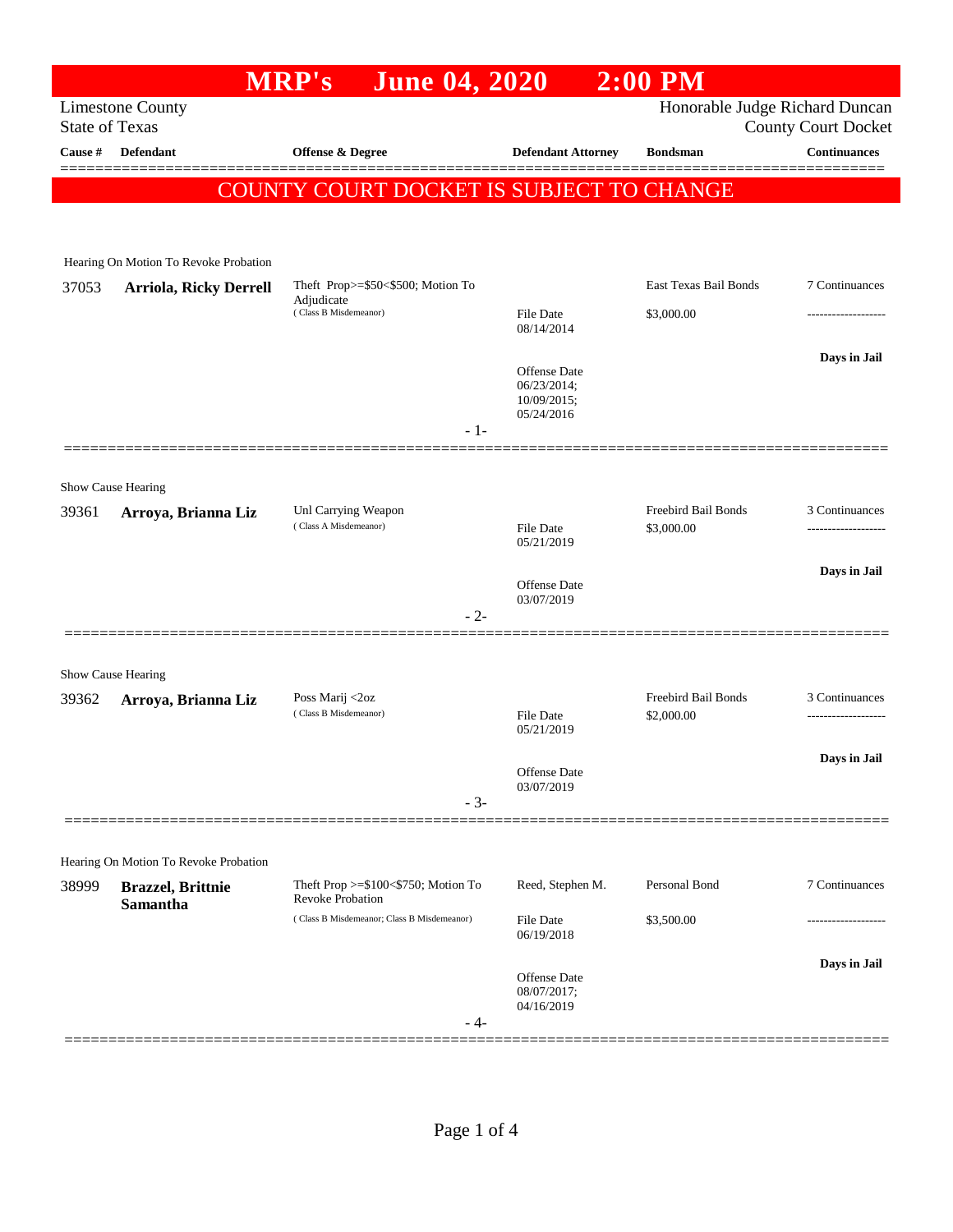|                                                                                                                  |                                          | <b>June 04, 2020</b><br><b>MRP's</b>                     |                                           | $2:00$ PM         |                     |
|------------------------------------------------------------------------------------------------------------------|------------------------------------------|----------------------------------------------------------|-------------------------------------------|-------------------|---------------------|
| Honorable Judge Richard Duncan<br><b>Limestone County</b><br><b>State of Texas</b><br><b>County Court Docket</b> |                                          |                                                          |                                           |                   |                     |
| Cause #                                                                                                          | <b>Defendant</b>                         | <b>Offense &amp; Degree</b>                              | <b>Defendant Attorney</b>                 | <b>Bondsman</b>   | <b>Continuances</b> |
|                                                                                                                  |                                          | COUNTY COURT DOCKET IS SUBJECT TO CHANGE                 |                                           |                   |                     |
|                                                                                                                  |                                          |                                                          |                                           |                   |                     |
|                                                                                                                  | Hearing On Motion To Revoke Probation    |                                                          |                                           |                   |                     |
| 39312                                                                                                            | Diaz, Carlos Zarate                      | Criminal Trespass; Motion To                             | Reed, Benjie                              | Reed, Benjie      | 2 Continuances      |
|                                                                                                                  |                                          | Adjudicate<br>(Class B Misdemeanor; Class B Misdemeanor) | <b>File Date</b><br>04/09/2019            | \$3,500.00        |                     |
|                                                                                                                  |                                          |                                                          | Offense Date<br>03/29/2019;               |                   | Days in Jail        |
|                                                                                                                  |                                          | $-5-$                                                    | 02/20/2020                                |                   |                     |
|                                                                                                                  |                                          |                                                          |                                           |                   |                     |
|                                                                                                                  | Show Cause Hearing                       |                                                          |                                           |                   |                     |
| 39441                                                                                                            | Dixon, Matthew                           | Poss Marij <2oz                                          |                                           | County Bail Bonds | 2 Continuances      |
|                                                                                                                  | <b>Marciano</b>                          | (Class B Misdemeanor)                                    | <b>File Date</b><br>07/29/2019            | \$2,000.00        |                     |
|                                                                                                                  |                                          |                                                          | Offense Date                              |                   | Days in Jail        |
|                                                                                                                  |                                          | $-6-$                                                    | 05/25/2019                                |                   |                     |
|                                                                                                                  |                                          |                                                          |                                           |                   |                     |
|                                                                                                                  | Hearing On Motion To Revoke Probation    |                                                          |                                           |                   |                     |
| 38419                                                                                                            | <b>Franklin, Drevion</b><br><b>Dante</b> | Poss Marij <2oz; Motion To Adjudicate                    |                                           | Player Bail Bonds | 3 Continuances      |
|                                                                                                                  |                                          | (Class B Misdemeanor; Class B Misdemeanor)               | <b>File Date</b><br>04/06/2017            | \$3,000.00        |                     |
|                                                                                                                  |                                          |                                                          | Offense Date<br>02/16/2017;<br>10/29/2018 |                   | Days in Jail        |
|                                                                                                                  |                                          | $-7-$                                                    |                                           |                   |                     |
|                                                                                                                  |                                          |                                                          |                                           |                   |                     |
| 39404                                                                                                            | Show Cause Hearing<br>Gladden, Katelyn   | Poss Marij <2oz                                          | Spivey, Shirley                           | County Bail Bonds | 2 Continuances      |
|                                                                                                                  | Hope                                     |                                                          |                                           |                   |                     |
|                                                                                                                  |                                          | (Class B Misdemeanor)                                    | <b>File Date</b><br>06/27/2019            | \$2,000.00        |                     |
|                                                                                                                  |                                          | $-8-$                                                    | Offense Date<br>05/22/2019                |                   | Days in Jail        |
|                                                                                                                  |                                          |                                                          |                                           |                   |                     |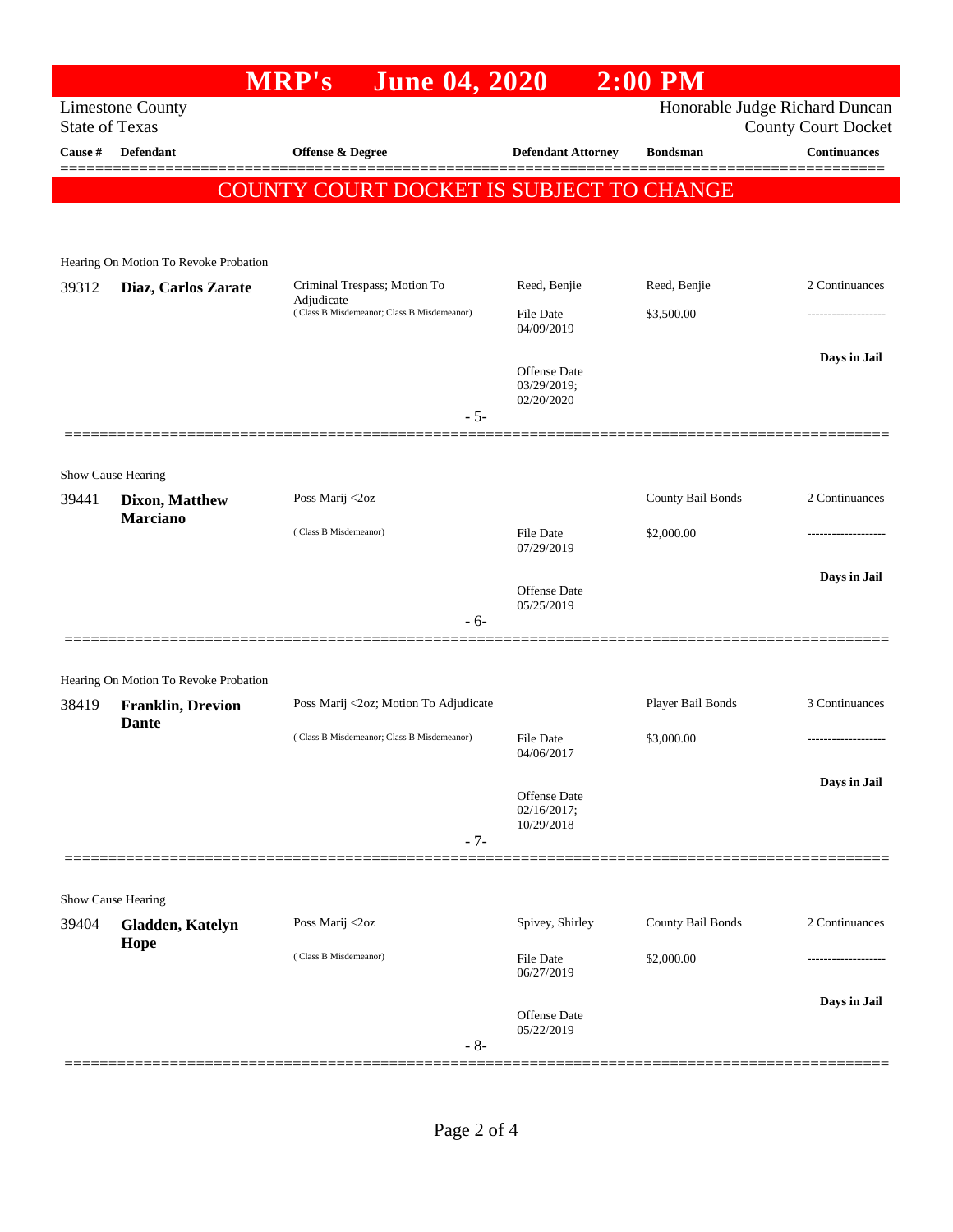|         |                                                                                    | <b>June 04, 2020</b><br><b>MRP's</b>                                      |                                                | $2:00$ PM                       |                                                   |  |
|---------|------------------------------------------------------------------------------------|---------------------------------------------------------------------------|------------------------------------------------|---------------------------------|---------------------------------------------------|--|
|         | Honorable Judge Richard Duncan<br><b>Limestone County</b><br><b>State of Texas</b> |                                                                           |                                                |                                 |                                                   |  |
| Cause # | <b>Defendant</b>                                                                   | <b>Offense &amp; Degree</b>                                               | <b>Defendant Attorney</b>                      | <b>Bondsman</b>                 | <b>County Court Docket</b><br><b>Continuances</b> |  |
|         |                                                                                    |                                                                           |                                                |                                 |                                                   |  |
|         |                                                                                    | COUNTY COURT DOCKET IS SUBJECT TO CHANGE                                  |                                                |                                 |                                                   |  |
|         |                                                                                    |                                                                           |                                                |                                 |                                                   |  |
|         | Hearing On Motion To Revoke Probation                                              |                                                                           |                                                |                                 |                                                   |  |
| 38996   | Harbert, Demond<br>D'ondre                                                         | Poss Marij <2oz; Motion To Revoke<br>Probation                            |                                                | Personal Bond                   | 2 Continuances                                    |  |
|         |                                                                                    | (Class B Misdemeanor; Class B Misdemeanor)                                | <b>File Date</b><br>06/15/2018                 | \$1,000.00                      | .                                                 |  |
|         |                                                                                    |                                                                           | Offense Date<br>02/17/2018;<br>09/19/2019      |                                 | Days in Jail                                      |  |
|         |                                                                                    | $-9-$                                                                     |                                                |                                 |                                                   |  |
|         | Show Cause Hearing                                                                 |                                                                           |                                                |                                 |                                                   |  |
| 39110   | Jiminez, Melissa Ann                                                               | Poss Cs Pg $3 < 28g$                                                      | Reed, Justin                                   | County Bail Bonds               | 2 Continuances                                    |  |
|         |                                                                                    | (Class A Misdemeanor)                                                     | <b>File Date</b><br>10/10/2018                 | \$2,000.00                      |                                                   |  |
|         |                                                                                    |                                                                           | <b>Offense Date</b>                            |                                 | Days in Jail                                      |  |
|         |                                                                                    | $-10-$                                                                    | 09/19/2018                                     |                                 |                                                   |  |
|         |                                                                                    |                                                                           |                                                |                                 |                                                   |  |
|         | Show Cause Hearing                                                                 |                                                                           |                                                |                                 |                                                   |  |
| 39111   | Jiminez, Melissa Ann                                                               | Poss Dangerous Drug<br>(Class A Misdemeanor)                              | Reed, Justin<br><b>File Date</b><br>10/10/2018 | County Bail Bonds<br>\$2,000.00 | 2 Continuances                                    |  |
|         |                                                                                    |                                                                           | Offense Date                                   |                                 | Days in Jail                                      |  |
|         |                                                                                    | $-11-$                                                                    | 09/19/2018                                     |                                 |                                                   |  |
|         |                                                                                    |                                                                           |                                                |                                 |                                                   |  |
|         | Hearing On Motion To Revoke Probation                                              |                                                                           |                                                |                                 |                                                   |  |
| 38994   | Johnson, Ray<br>Anthony, Jr.                                                       | Assault Causes Bodily Injury Family<br>Member; Motion To Revoke Probation |                                                | <b>Budget Bail Bonds</b>        | 1 Continuances                                    |  |
|         |                                                                                    | (Class A Misdemeanor; Class A Misdemeanor)                                | <b>File Date</b><br>06/15/2018                 | \$4,000.00                      | ------------------                                |  |
|         |                                                                                    |                                                                           |                                                |                                 | Days in Jail                                      |  |
|         |                                                                                    | $-12-$                                                                    | Offense Date<br>04/24/2018;<br>07/01/2019      |                                 |                                                   |  |
|         |                                                                                    |                                                                           |                                                |                                 |                                                   |  |